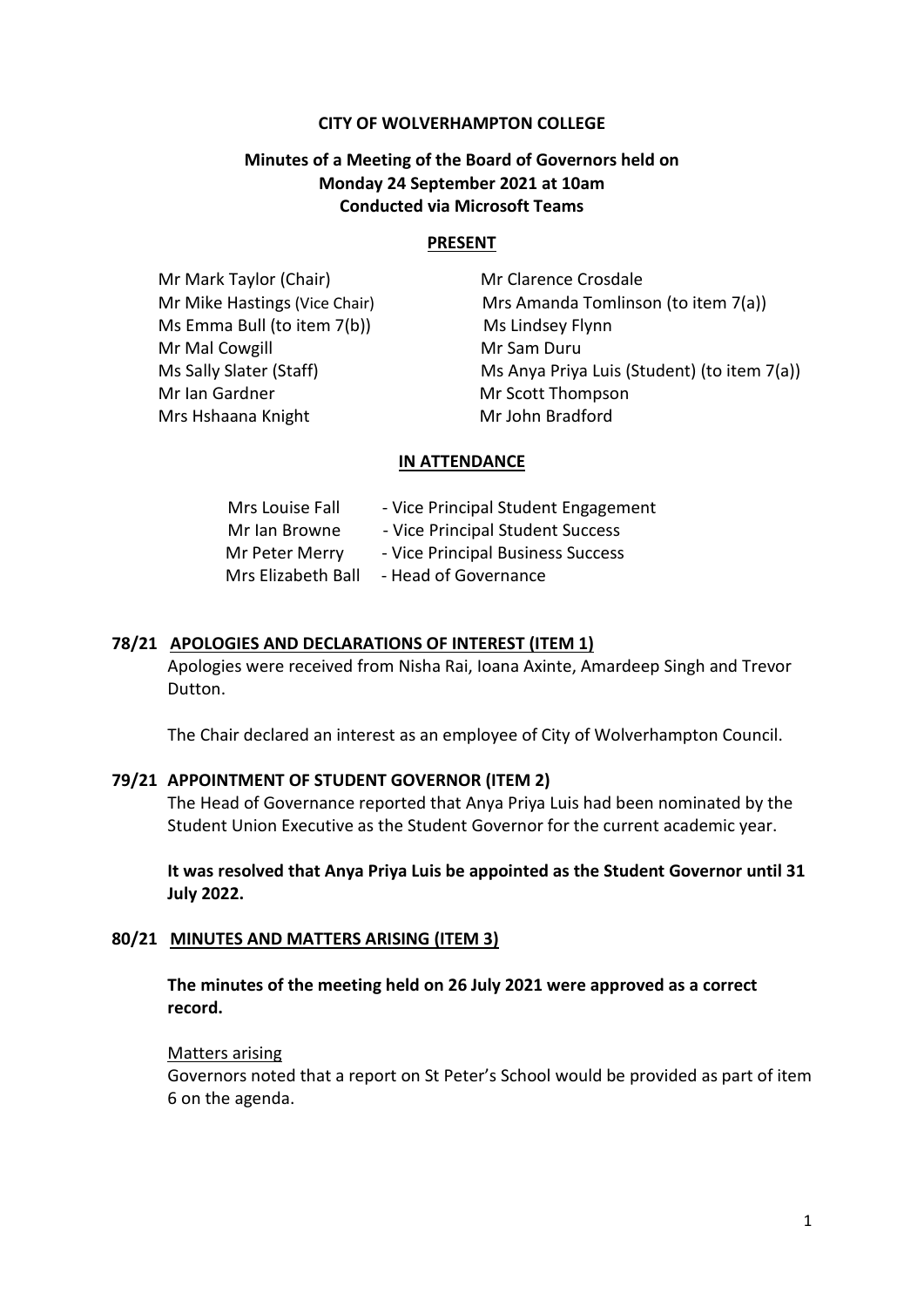It was also noted that the Safeguarding Annual Report would be presented at the next meeting of the Board of Governors and that Governor training will be updated as part of the Governor development programme for the year.

### **81/21 REPORT ON OUTSTANDING ITEMS (ITEM 4)**

The Board of Governors received an update on actions that were outstanding from previous meetings.

### **82/21 REPORT ON MEETINGS (ITEM 5)**

The Chair reported that Governors had been asked to give their views on whether they were comfortable with face-to-face meetings, online meetings or a hybrid approach.

He advised that whilst there were some reservations about meeting face-to-face it was proposed that meetings continue to take place online, whilst an appropriate hybrid solution is identified which would allow some Governors to continue to attend virtually.

**It was agreed that meetings of the Board of Governors and Committees continue to be held on Microsoft Teams, but that the position remains under review whilst the potential for hybrid meetings is explored.**

### **83/21 CLQ AND COWTECHC, PAGET ROAD AND EV UNITS UPDATE (ITEM 6)**

The Vice Principal Business Success presented an update in relation to the College's property developments.

### CoWTechC

It was noted that funding for the project has been confirmed by the Combined Authority, but that the necessary approval from the City Council is unlikely to be received before the end of October 2021.

The project would then progress to full tender but in the meantime some re-design work is taking place and the legal formalities are being completed.

It was noted that the Council does have a process whereby decisions can be made urgently if necessary and the Vice Principal Business Success advised that the key issue was the build programme and that ability for the College to be in occupation by the end of 2022.

#### Post 16 Capacity Fund

It was noted that a bid had been submitted to the Post 16 Capacity Fund to provide mezzanine floors at the Wellington Road Campus.

The outcome of the bid was expected by the end of the autumn.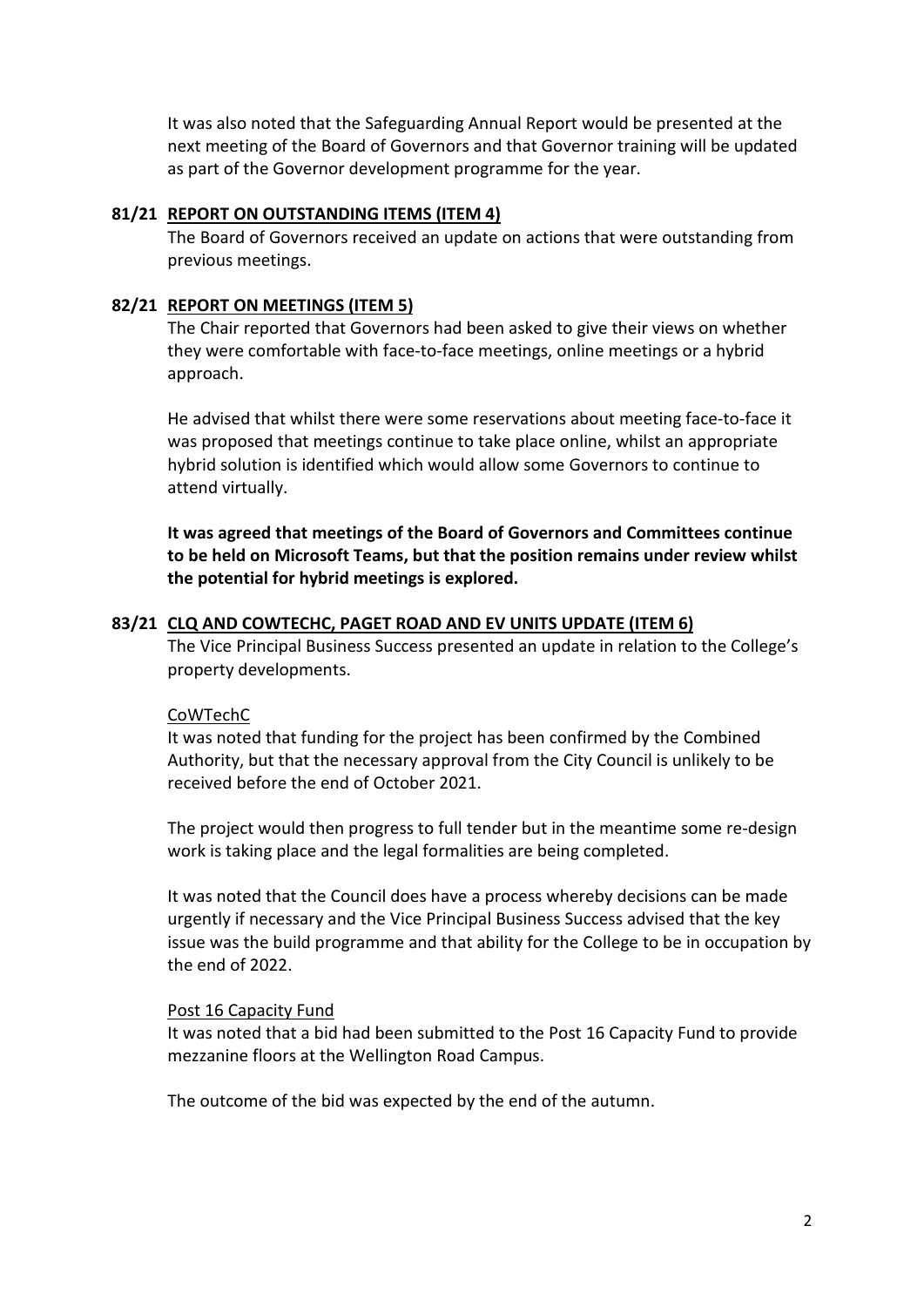### Rail Investment

Governors were advised that the College's Rail provision at Wellington Road is officially being launched on Wednesday 29 September 2021. It was noted that the provision has attracted significant external investment which will make it a first-class training facility.

### Parking

The Vice Principal Business Success reported that in view of the developments at the Wellington Road site, there will be pressure on car parking at the site and as a result appropriate solutions to this are being considered.

### Newhampton Road

It was reported that the College had now received a valuation for the property from the Charity that is in occupation which was significantly less than the valuation which had been obtained by the College.

The position remains that the charity is looking to find a way to fund the purchase of the building.

### St Peter's School

It was noted that a meeting had taken place with representatives from the DfE and the College had confirmed its support for the project which would involve use of part of the site at Paget Road as multi-sport areas, whilst the build programme takes place.

#### Bentley Bridge Lease

The Vice Principal Business Success identified the key points relating to the proposed lease of the premises at Bentley Bridge for EV provision.

Governors noted the details of the rental payments and that the lease was for a 10 year period with a 5-year break.

It was highlighted that the lease was outside the Landlord and Tenant Act and as a result there would not be an automatic right to renew and that the property was subject to a service charge. Whilst these were not fixed, the College was taking legal advice to ensure that there was some protection from unreasonable charges.

Governors were advised that as this project was a partnership with an external organisation, the set-up costs, rent and running costs would remain within budget. Rent will be paid quarterly and three months rent was required as a deposit.

Governors were also advised that in relation to modifications and signage, these would be as non-invasive as possible to avoid large costs of re-instatement.

It was confirmed that the property is within the City and that the Combined Authority is looking to secure funding to extend the tramline to the area.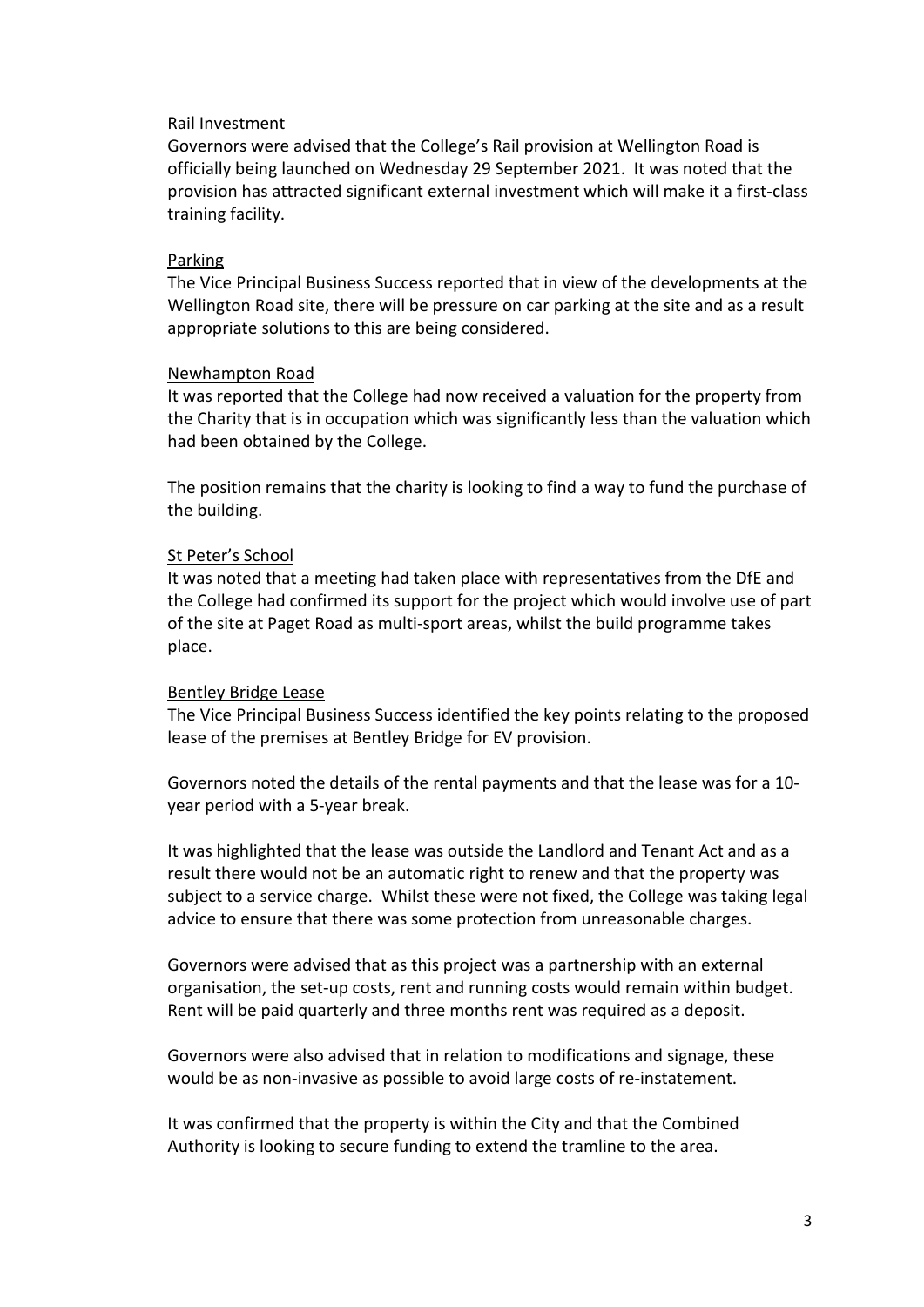Governors commented that it was rumoured that HS2 would not be completed until 2041 and asked whether this would affect the College's provision. They were assured that the extension of the track past Birmingham will support the Rail and Track provision at the College.

Governors asked how many students would be based at the Bentley Bridge site.

The Vice Principal Business Success advised that the turnover was approximately 100 students per month and the Principal confirmed that there was significant demand for the provision with funding being provided by the Combined Authority.

Governors also asked whether training for the installation of electric vehicle points would also be provided at the premises. They were advised that this would form part of the groundworks training provided by the College and that this is currently being developed.

Governors emphasised the need to ensure that there is capacity to grow the College's provision in relation to EV and charging points, particularly as the City has a high level of youth unemployment

In relation to the lease agreement Governors asked whether it was usual for a deposit to be required. The Vice Principal Business Success responded that this was a result of the College's current financial position.

The Principal confirmed that he was hoping that the lease could be signed as soon as possible and that this may be in advance of the next meeting of the Board of Governors.

Governors considered that they had received sufficient information to enable the lease to be completed without a further report being provided unless there was any significant change.

**It was resolved that the Chair of the Board of Governors be authorised to approve the proposed lease of the property at Bentley Bridge and that the Corporation seal be affixed in accordance with the Instrument and Articles of Government.**

### **84/21 COLLEGE UPDATE (ITEM 7)**

#### **(a) Student Engagement**

The Vice Principal Student Engagement provided an update in relation to the College opening and Enrolments.

#### College opening and start of term

Governors noted the continued arrangements in College in response to the COVID 19 pandemic.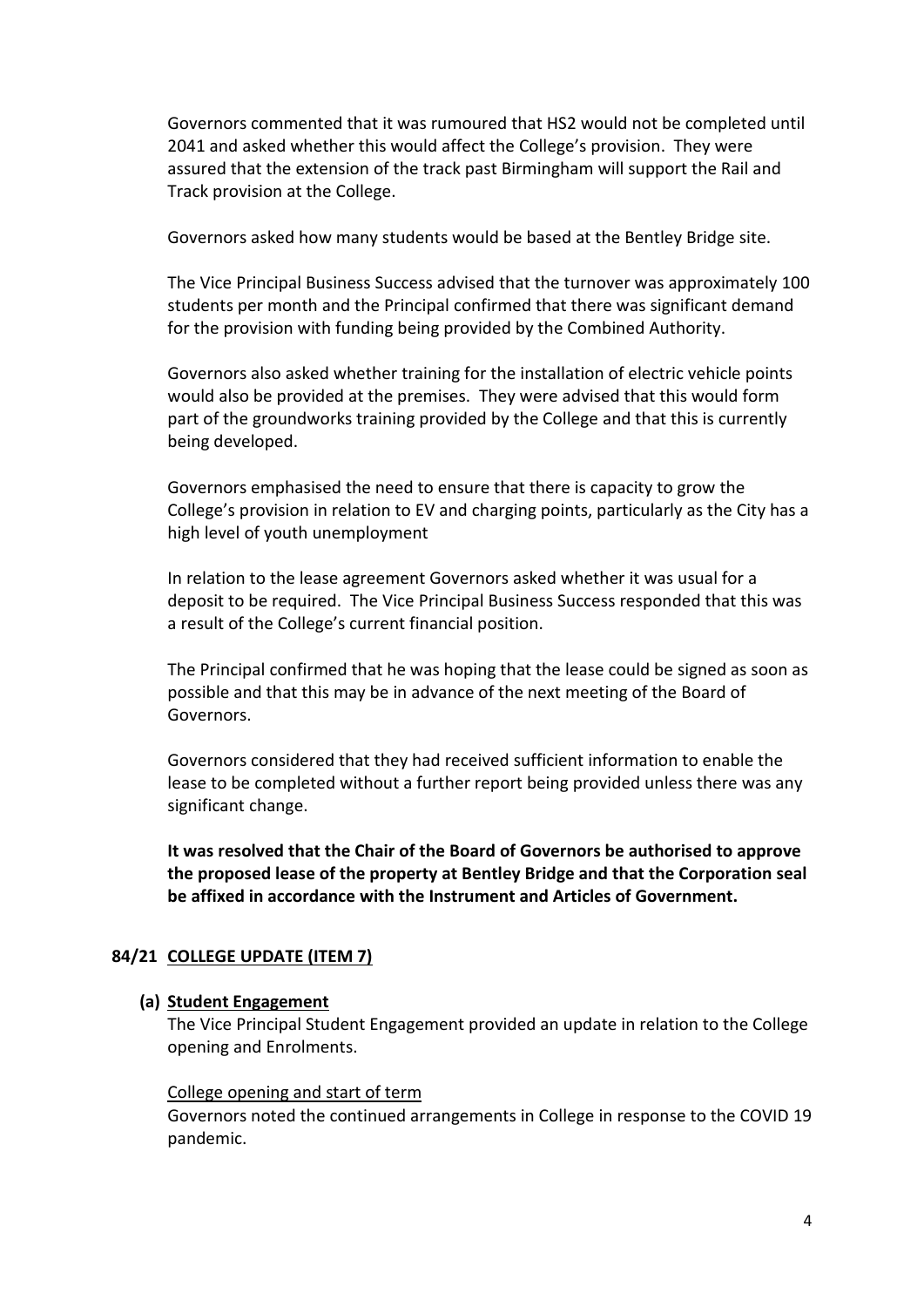They also noted the low number of reported cases since the beginning of the new term.

The Vice Principal Student Engagement reported that whilst there was low take up of on-site testing, students were indicating that they were carrying out tests at home.

It was noted that the College was investigating whether it would be possible to have a vaccination centre on site.

Governors commented that it was good to hear that staff and students continue to wear masks and asked whether the Unions had raised any concerns about staff returning.

The Vice Principal Student Engagement advised that the College had worked hard to maintain a good relationship with the Unions during the pandemic and that they have been very supportive.

Governors asked how cases were impacting on students and whether they remained in bubbles. They were informed that the guidance has now changed and as a result those that were double vaccinated no longer had to self-isolate, nor does the College need to initiate isolation for other students or staff. Where a student or member of staff has tested positive extra precautionary measures are being taken including advice to take a PCR test as soon as possible.

It was noted that the College has been providing students with masks and Governors asked about the commercial impact of that. They also asked what the general views of students were in relation to the vaccine.

The Vice Principal Student Engagement replied that the provision of masks will be reviewed at the end of September at which point, whilst students and staff will continue to be encouraged to wear face coverings, these will no longer be supplied.

She also advised that in relation to vaccination, some students did not agree with the programme and if a vaccination centre was established on site, it was possible that there could be some action by anti-vaccine protestors.

### *Amanda Tomlinson left the meeting Anya Priya Luis left the meeting*

#### Enrolments

The Vice Principal Student Engagement provided an update on the level of enrolments with the figures being provided in the meeting chat.

#### 16-19 full time:

It was noted that there were some concerns about grade inflation which means that some students may be on a higher-level programme requiring staff to carry out diagnostics to ensure that there is appropriate support in place.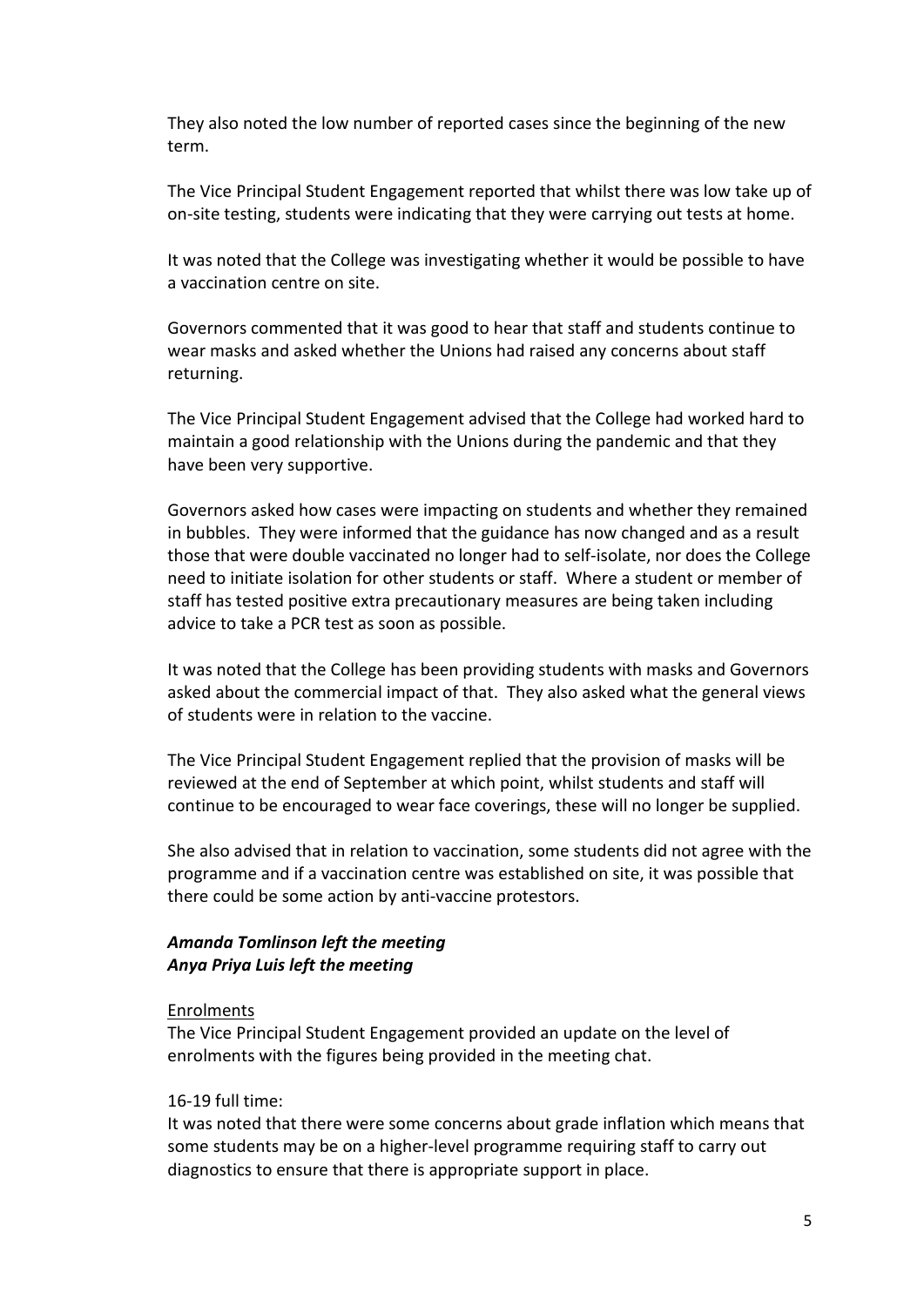Governors were advised that enrolments will continue for a few weeks and that the College's marketing campaign is being adjusted to help ensure that all targets are met. It was noted, however, that there had been a high level of applications resulting from students applying to more than one institution.

#### Adult:

The Vice Principal Student Engagement reported that despite some concerns about the return of adult learners, levels of enrolment are improving.

#### HE:

It was reported that HE students usually enrol of the first day of the course and that the majority would commence in October at which point the picture would be clearer.

Governors asked about the position when enrolment continued over a period of time and the impact on teachers in relation to delivery.

The Vice Principal Student Engagement advised that the enrolment process was the same each year and that when students join after the start of the course, additional support is provided. This is also supported by the ability to use virtual resources.

Governors questioned the position in relation to the conversion of applications to enrolments and the fact that students had applied to various organisations. They asked whether there was any information about why students were not choosing to come to the College. They also emphasised that in view of the challenges facing young people in the City it was important to highlight the College's provision over the next few weeks to encourage people into Further Education.

The Vice Principal Student Engagement reported that some students may have been attracted by newer/more established facilities, for example in relation to hairdressing where the provision has moved to Paget Road, but the College will continue to follow up why students may choose another institution.

It was emphasised that the College has taken a different approach to marketing and is making more active use of social media.

Governors commented that information about skills shortages and the job market is available from the Economic Intelligence Unit at the LEP. The Principal advised that he Chairs the Education, Skills and Employment Board and has access to this information and that it was also key to be able to identify where future opportunities will be.

Governors noted that no information had been provided in relation to the College's apprenticeship provision. They were advised that for this provision August to October is the main period of enrolment and that a full update will be provided to the Apprenticeship Task and Finish Group at its next meeting.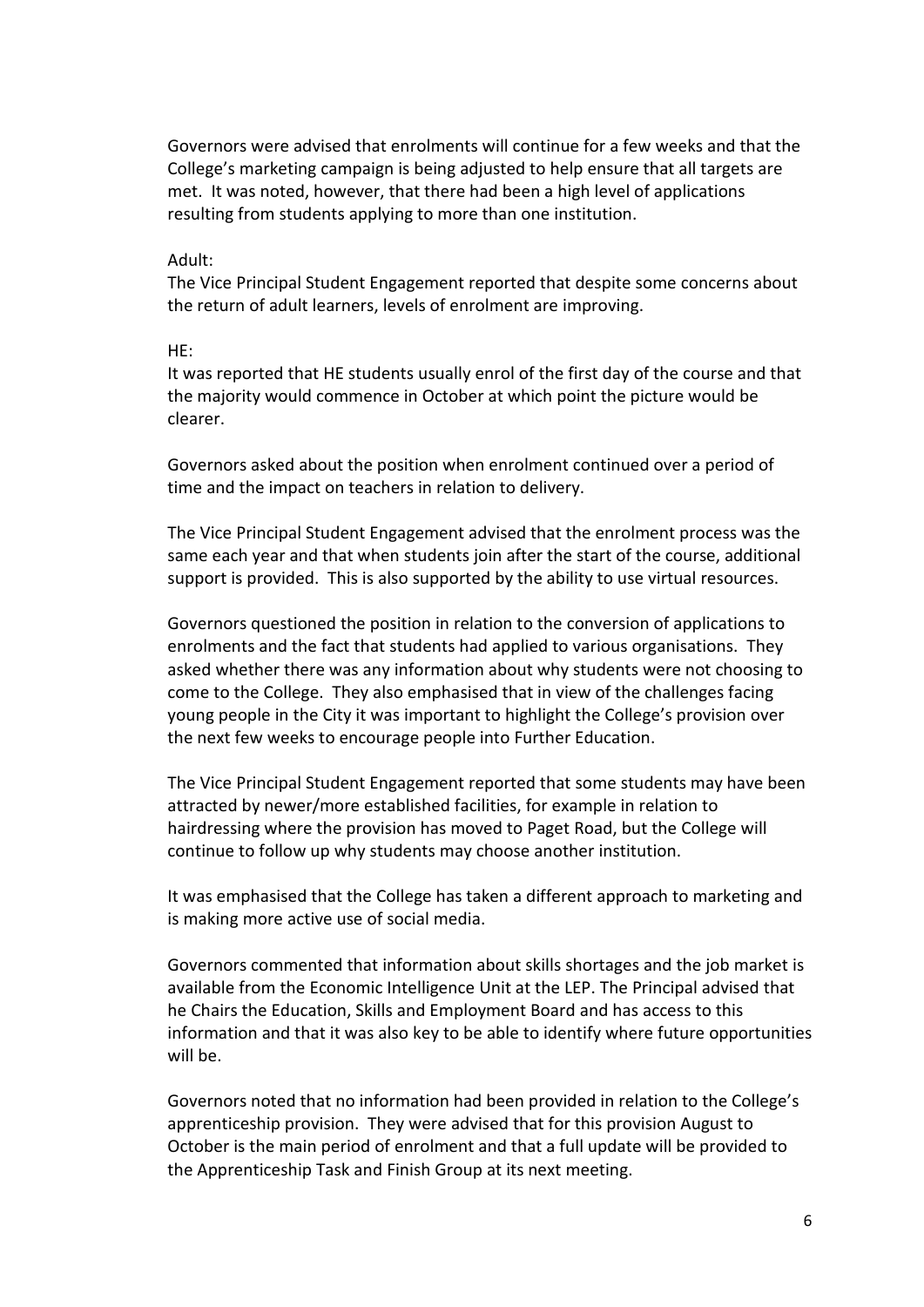# **The Board of Governors noted the report.**

### **(b) Student Success**

### Curriculum Planning

The Vice Principal Student Success provided an update in relation to the curriculum planning process which would commence in November with validation meetings taking place at the end of the process.

Governors discussed the ways in which they could contribute to the process, particularly from a business perspective.

Potential areas for involvement were identified as:

- Using Governor links to input ideas during visits
- Establishment of a group of business Governors
- Testing of Curriculum intent during the validation meetings
- Mapping of roles and requirements e.g., in Health and Social care administrative and ancillary roles.
- Establishment of additional Gateway Programmes for students

The Principal identified areas where the College was supporting students into learning, including Gap and Laser courses and the Prince's Trust. He advised however that there are constraints in relation to funding, but that opportunities exist to work with DWP and the Job Centre.

He also emphasised the important of establishing a Youth Hub at the College as soon as possible and the need to influence this with the Combined Authority.

Governors highlighted the high percentage of organisations that are suffering from skills shortages and asked whether there were opportunities to provide a solution which would enable people to access those jobs. The Principal confirmed that the College was working to support training, including the establishment of the Sector Workplace Academies but that it is reliant on appropriate funding being available.

Engagement with businesses was emphasised to ensure that they are involved in the development of the provision and Governors asked how students could be involved with local businesses and whether they could link in with the Business Week.

### *Emma Bull left the meeting*

Governors commented that if funding was the concern, there was a need to consider alternative ways to fund the provision, particularly as youth unemployment is a priority for the City Council.

It was noted that the College has two enrichments weeks during the academic year and in March there is a focus on careers and progression and that this may be an opportunity to hold a College Business Week enabling students to participate.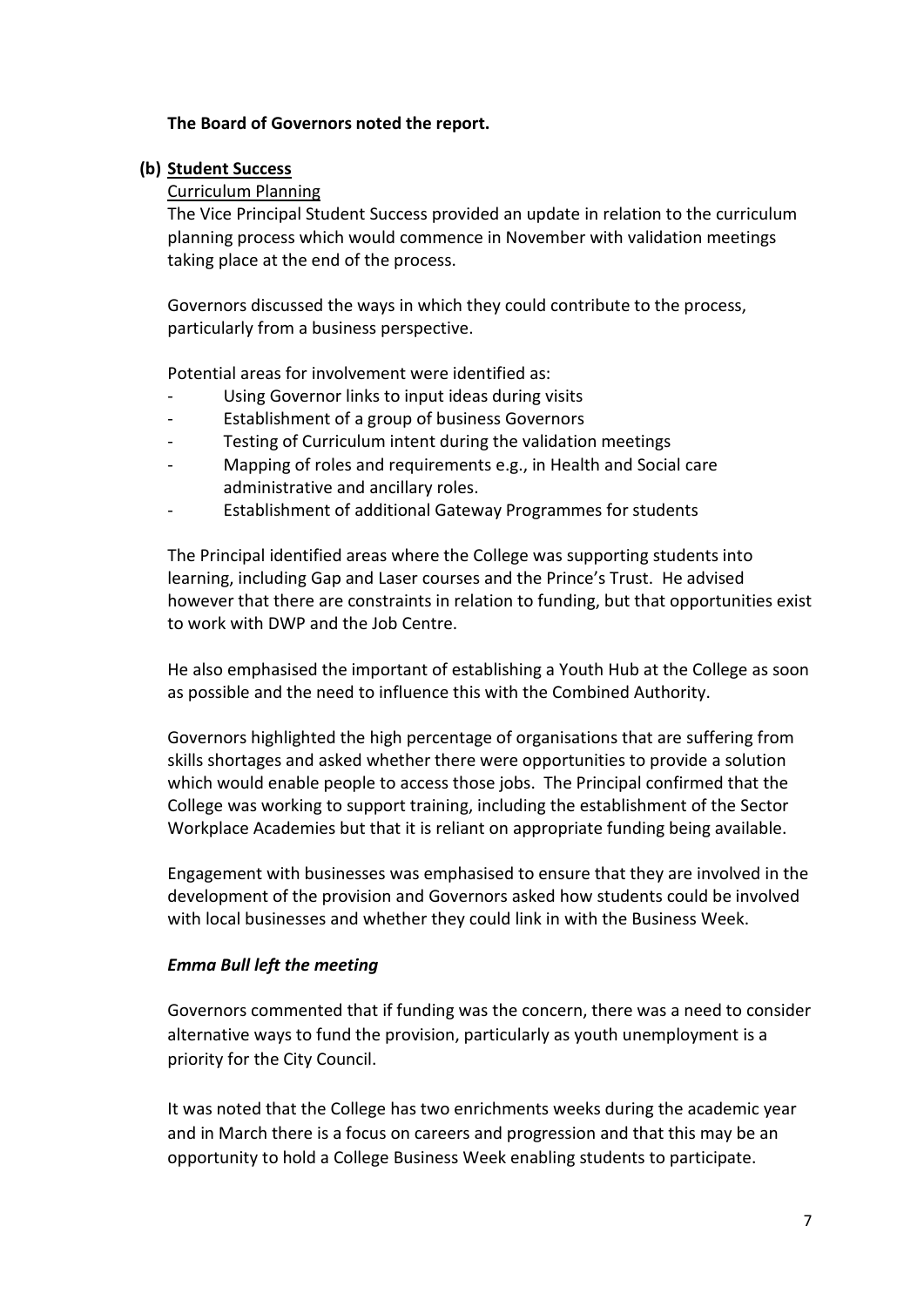It was also noted that the College does have a School Liaison Officer who is able to visit local schools and promote the College's provision.

Governors noted that there was lots of activity taking place to tackle youth unemployment in the City and that the College is part of the Anchor Network.

They commented on the high levels of youth unemployment, the number of vacancies for Engineers and the pressures in Health and Social Care, and asked whether the College was training students to replace those that have moved on with their careers. They also asked whether there was an opportunity for the College to be more pro-active in encouraging students into Further Education rather than Higher Education.

The Vice Principal Student Success reported that the College does have a Sales and Accounts Team that engage with businesses and an employability lead who works with the community. It was noted that the College's Gap and Laser provision does help to address the number of young people who are not in education, employment or training but that some young people still do not want to engage.

It was also noted that there is a need to ensure that apprenticeships are properly promoted and it was suggested that this should be picked up by the Apprenticeship Task and Finish Group, particularly in raising the profile of the College and the options that are available.

Governors commented that in addition the College may be able to support businesses with finding young people to fill current vacancies which would result in a reduction in their recruitment costs.

### Achievements

It was noted that information relating to A level results and GCSE results that had been circulated in August 2021.

The Vice Principal Student Success reported that some achievement data is still be collected and that a full report would be provided to the Board of Governors at their next meeting.

### **(c) Business Success**

### Barclays Bank Waiver (Confidential)

#### Management Accounts to July 2021

The Vice Principal Business Success highlighted key points from his report on the Management Accounts and Finance update and presented the Management Accounts to 31 July 2021.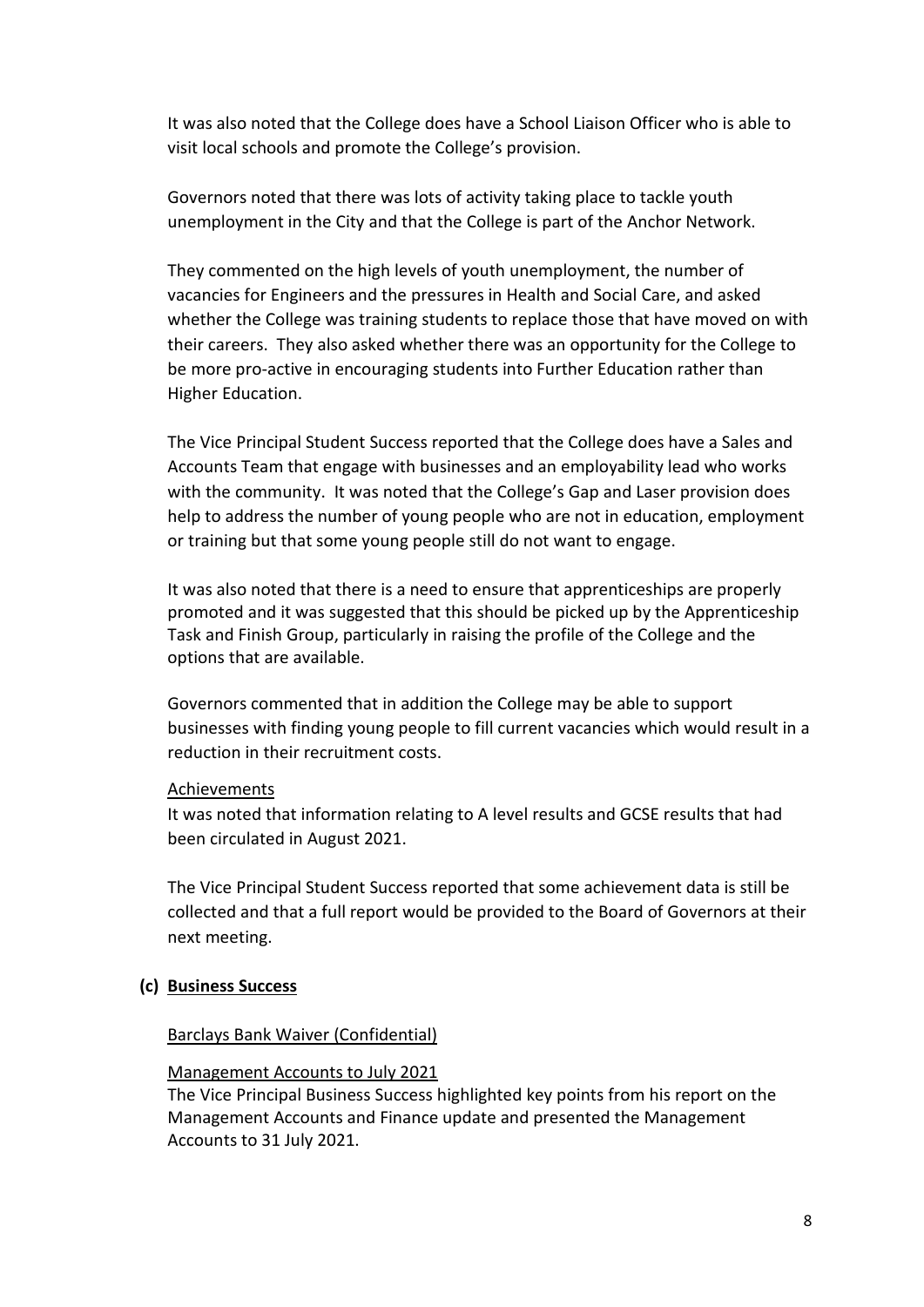It was noted that the overall surplus for the year was close to budget and that the year end cash position was higher than the previous year end evidencing a positive cash flow position.

#### ESFA Meeting

The Vice Principal Business Success reported that a meeting was taking place on 4 October 2021 with the Deputy Director of the ESFA, Kirsty Evans.

The meeting was taking place to discuss the funding for CLQ and issues associated with the College's Restructuring Fund Loan, particularly in the context of the College's bid for funding from the Further Education Campus Transformation Fund being unsuccessful.

It was noted that a presentation was being prepared for the meeting which lays out the history of the College's position, its direction of travel and the options that are available.

It was emphasised that the key to the presentation is the demographic growth in Wolverhampton which will outstrip the rest of the West Midlands and England overall. The level of investment in Wolverhampton College compared to other Colleges in the area will also be highlighted.

The Vice Principal Business Success reiterated the importance of the CLQ development to the College's financial recovery and the need to resolve the issue of repayment of the Restructuring Fund Debt. Aligned to this is the level of dilapidations at Paget Road and the need to line up the key financial decisions that need to be made to ensure the financial sustainability of the College.

Governors asked if it would be useful to have business testimonials in the document to evidence the challenges that are being faced and how the College can help to address these.

They also emphasised it was important to show how the College can help to achieve the Government's priorities.

### **86/21 REPORT FROM THE AUDIT COMMITTEE (ITEM 8)**

The Chair of the Audit Committee presented the minutes of the meeting which had taken place on 8 September 2021 to consider the External Audit Plan for the year ended 31 July 2021.

It was noted that the External Audit Plan was being recommended for approval by the Board of Governors and that additional work was required as a result of changes to the Post 16 Audit Code of Practice.

**It was resolved that the External Audit Plan for the year ended 31 July 2021 be approved.**